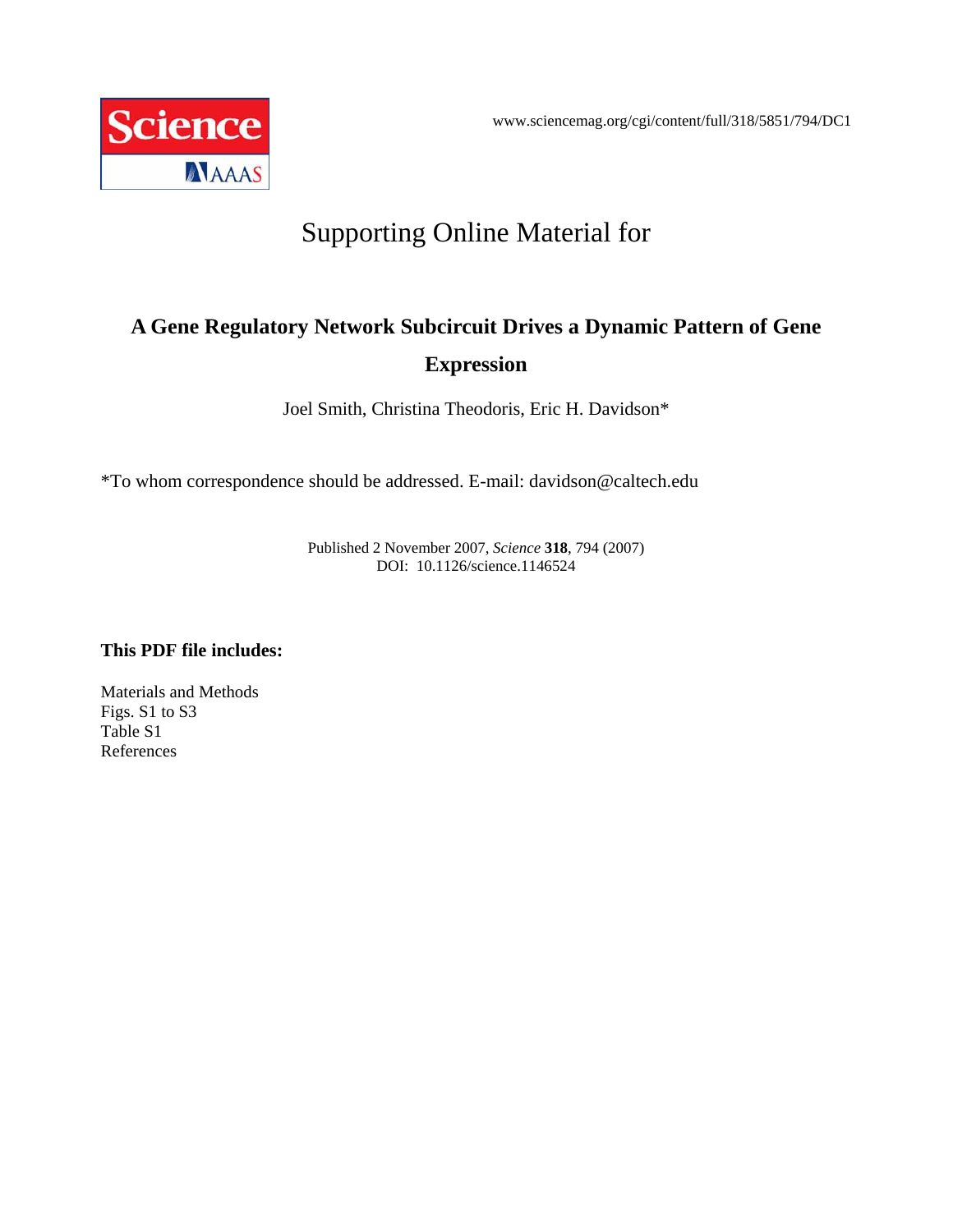#### **Supplementary Online Materials**

#### **Materials and methods**

#### *Microinjection and quantitative real-time PCR*

Standard PCR and fusion PCR techniques using the High Fidelity PCR Kit (Roche, Indianapolis, IN) were used to build constructs. The minimal cis-regulatory sequences controlling *blimp1b* expression were determined. A cDNA clone encoding *blimp1b* was previously isolated by A. Ransick from a 15 h cDNA *Strongylocentrotus purpuratus* library. PCR products for all significant reporter constructs were subsequently cloned using the EPICENTRE (Madison, WI) Copy Control Cloning System in the case of large inserts (>5 kb) or the pGEM-T Easy Vector System from Promega, and were confirmed by sequencing.

The following Blimp1 sequences were used to identify putative transcription factor binding sites: 5´-G(A/)AA(C/G)(G/T)GAAA, 5´-G(A/G)AA(C/G)(G/T)AAA, or 5´-(A/G)(G/T)AGAAATT (*1, 2*). Binding site sequences were mutated by PCR, preserving the partially overlapping Tcf binding sites, and the resulting constructs checked by sequencing. The PCR primers were designed with tailed non-priming sequences including the mutant form of the candidate transcription factor binding sites. Mutations were designed by swapping A to C, T to G, and vice versa.

PCR products or linearized BAC cloned constructs were purified with the Qiagen Qiaquick PCR purification kit and microinjected into fertilized *S. purpuratus* eggs as described. Approximately 1500 molecules of the desired construct were injected along with a 6-fold molar excess of *Hin*dIII-digested carrier sea urchin DNA per egg in a 4 pL volume of 0.12 M KCl. Embryos were collected at different stages for observation by fluorescence microscopy for qualitative assessment of spatial activity; or for quantitative analysis of transcript prevalence by real-time PCR (QPCR). For high-density cDNA timecourse experiments, gametes were harvested from three females and three males, pooled and cultured at 14.5 C. Three separate samples were removed at 20 min intervals for independent processing and QPCR analysis. Data points represent the average of the three samples smoothened over a three-time point window. Data were curve-fitted using the SigmaPlot software package (Systat, San Jose, CA). All experimental and control constructs were tested in multiple batches of eggs. Microinjection and measurement of GFP mRNA by QPCR was performed as described (*3*). Briefly, embryos were harvested and pelleted in an Eppendorf 5415 D microcentrifuge for 4 min at 4000 rpm and lysed in 700 µL RLT buffer (Qiagen) with β-mercaptoethanol added. Total RNA was prepared using the Qiagen RNeasy Micro kit, including on column DNase I digestion, and eluted in 16 µL RNase-free water. Two µL of the eluate were set aside for later QPCR analysis as a reverse transcriptase-negative control, while the remainder was processed by the iScript cDNA Synthesis kit from BioRad in a 20 µL reaction volume according to the following reaction protocol: 5 min at 25ºC; 30 min at 42ºC; 5 min at 85ºC. Samples were then analyzed by QPCR using the iTaq SYBR Green Supermix with ROX from BioRad. In general, 2 embryo equivalents of cDNA solution were analyzed per well and reactions were run in quadruplicate wells in a 384-well plate at a final volume of 10  $\mu$ L; primers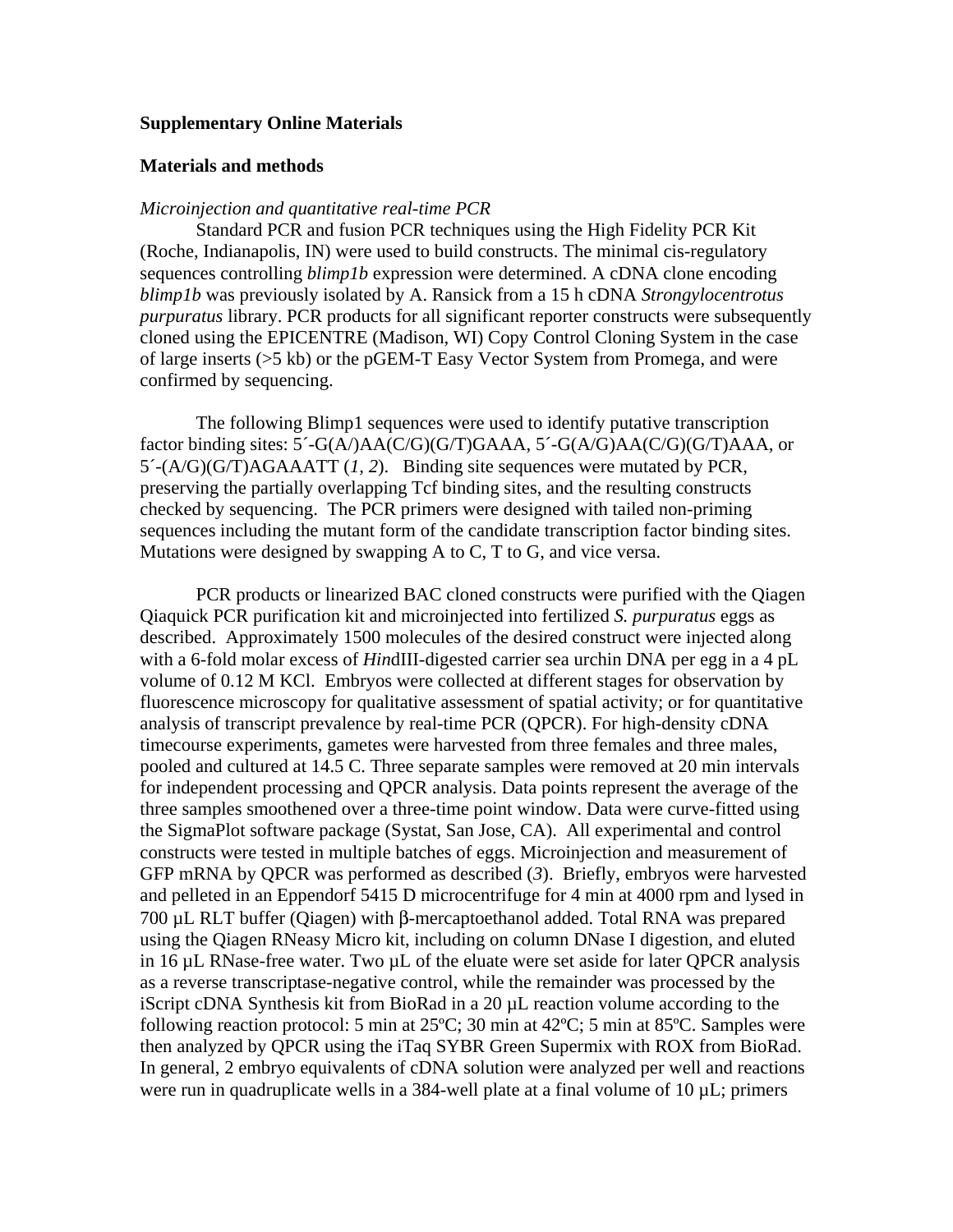were at a final concentration of 250 nM. Samples were analyzed using an Applied Biosystems 7900 HT Fast Real-Time PCR System.

#### *Whole-mount* in situ *hybridization (WMISH)*

The WMISH protocol used here is based on the method of (*4*), with minor modifications. Embryos were incubated with antibody overnight at 4°C and transferred into 50% glycerol in a stepwise manner and mounted on slides sealed with clear nail polish.

**Fig. S1.** Effect of *wnt8* MASO on *blimp1b* mRNA. Six independent experiments where fertilized eggs were injected with morpholino antisense oligonucleotides (MASO) directed against *wnt8*. Embryos were harvested at either 12 h or 16 h post-fertilization. Total RNA was prepared using the Qiagen RNeasy Micro kit, including on column DNase I digestion, and cDNA was prepared by the iScript cDNA Synthesis kit from BioRad. Samples were analyzed by QPCR using the iTaq SYBR Green Supermix with ROX from BioRad on an Applied Biosystems 7900 HT Fast Real-Time PCR System. Data are given as cycle difference from control MASO injected sample. Dashed lines indicate  $\pm$  1.6 cycles difference ( $\sim$ 3 fold), our threshold for assigning significance.

**Fig. S2.** Expression profiles of *wnt8* and *blimp1b*. (A) High-resolution quantitative data show *blimp1b* message is present at low levels maternally, while *wnt8* is not. Around 6 hpf (between 4<sup>th</sup> and 5<sup>th</sup> cleavages) *wnt8* message becomes detectable and increases rapidly. By comparison, *blimp1b* transcripts appear to increase not before 7 to 8 hpf ( $5<sup>th</sup>$ to 6<sup>th</sup> cleavage. (B) High-density cDNA time course tracking *blimp1b* message by QPCR. Data (red squares) represent the average of three separate samples processed independently. Curve deconvolution reveals three peaks of *blimp1b* transcript levels corresponding to the different domains of expression as indicated by high-density time course WMISH for *blimp1b* (*1*): one corresponding to *blimp1b* expression in the micromeres (green); presumptive mesoderm (white); and in the endoderm (yellow). Taking the mesoderm curve as an example, *blimp1b* is expressed in 32 cells per embryo at 13.3 hpf at 717 transcripts per embryo, or 22.4 transcripts per cell at peak expression, i. e., the point where the balance between *blimp1b* activation and autorepression tips in favor of autorepression. This is therefore rough indicator of the concentration threshold of Blimp1b protein driving autorepression. Though the peak for mesoderm *blimp1b* expression is likely to be most accurate for estimating this level, the other peaks (135 copies in 8 micromere descendents at 8.7 hpf, or  $135/8 = 16.9$  copies per cell; and 1310 copies in 64 endoderm cells at 20 hpf, or  $1276/64 = 19.9$ ) indicate a similar plateau of *blimp1* expression before autorepression takes over. cDNA was prepared from embryos taken at 20 min intervals and the absolute level of *blimp1b* transcripts assessed by QPCR. (Inset) Expanded view of 7-11 h interval showing peak of *blimp1b* transcription in micromeres (green line; red data boxes omitted for clarity).

**Fig. S3.** Quantitation of effects of introducing mutExoBlimp construct. (A) Tabulation of effects of mutExoBlimp on Wnt8 BAC-GFP expression. No control embryos express GFP in the mesoderm at this stage but 80% of interpretable embryos bearing mutExoBlimp do so. (B) Quantitation of Wnt8 BAC-GFP expression in this experiment, by measurement of GFP mRNA. Message contents were measured by QPCR, as below.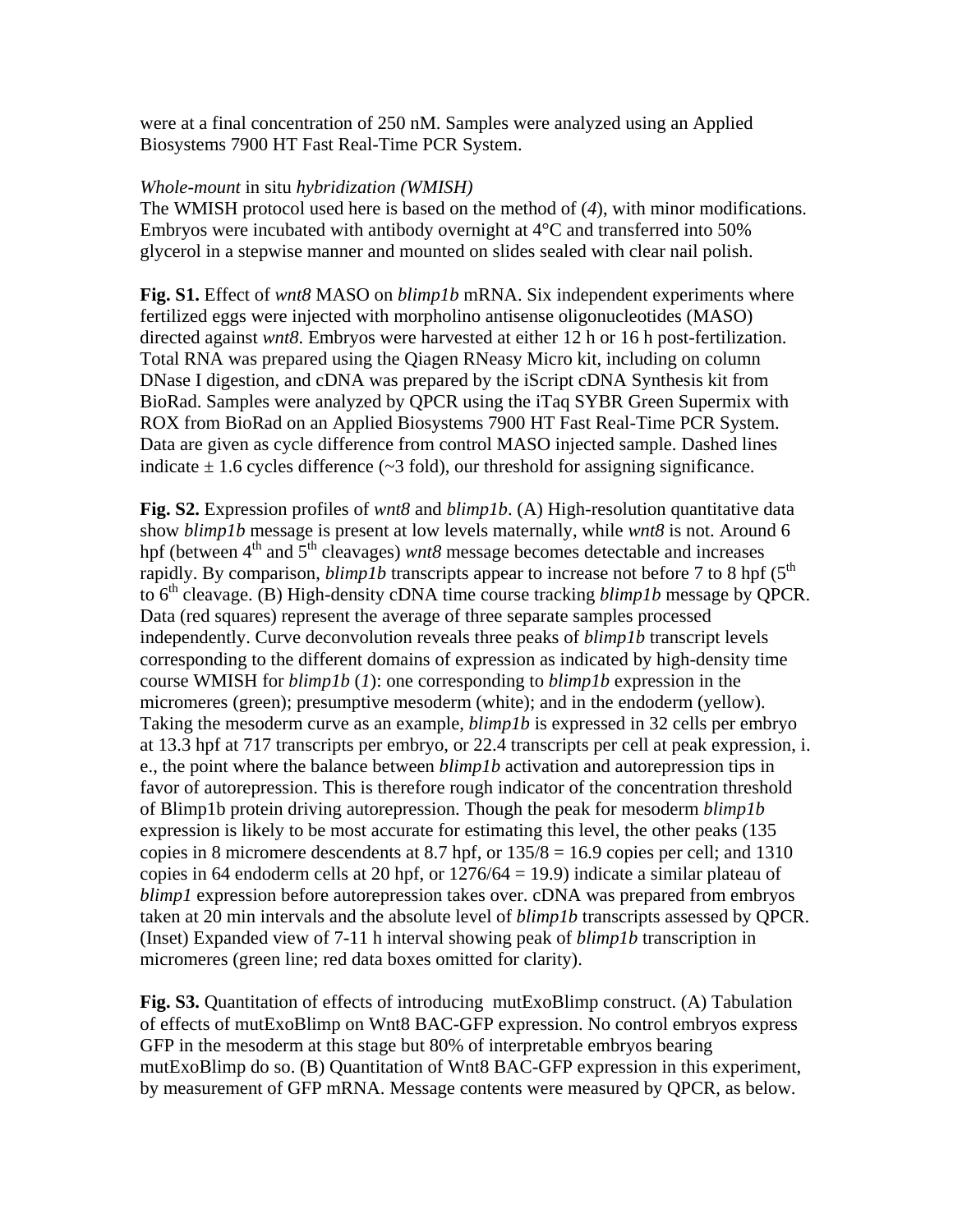Bars represent copies of GFP transcripts per embryo in ExoBlimp control embryos and in embryos injected with the mutExoBlimp construct. (C) Tabulation of results from expression of coinjected *blimp1b*-GFP reporter construct with mutated Blimp1 target sites and mutExoBlimp. No control embryos failed to clear GFP from the vegetal mesodermal domain but such failure was observed in 87% of interpretable embryos bearing mutExoBlimp.

Table S1. Requirement for *blimp1* expression for both Otx and β-catenin/Tcf inputs: QPCR data.

| Condition                                                                 | Relative expression |
|---------------------------------------------------------------------------|---------------------|
| Control                                                                   | 100                 |
| Otx input only ( $\Delta$ -cadherin mRNA over-expression)                 |                     |
| Tef input only (Mutation of both active <i>cis</i> -regulatory Otx sites) | 6(                  |

Since neither input alone generates more than a very small fraction of the level of expression occurring when both are present, the *cis*-regulatory module operates as an AND processor.

### **References**

- 1. T. C. Kuo, K. L. Calame, *J. Immunol.* **173**, 5556 (2004).
- 2. C. H. Yuh, E. R. Dorman, M. L. Howard, E. H. Davidson, *Dev. Biol.* **269**, 536 (2004).
- 3. R. Revilla-i-Domingo, T. Minokawa, E. H. Davidson, *Dev. Biol.* **274**, 438 (2004).
- 4. T. Minokawa, A. H. Wikramanayake, E. H. Davidson, *Dev. Biol.* **288**, 545 (2005).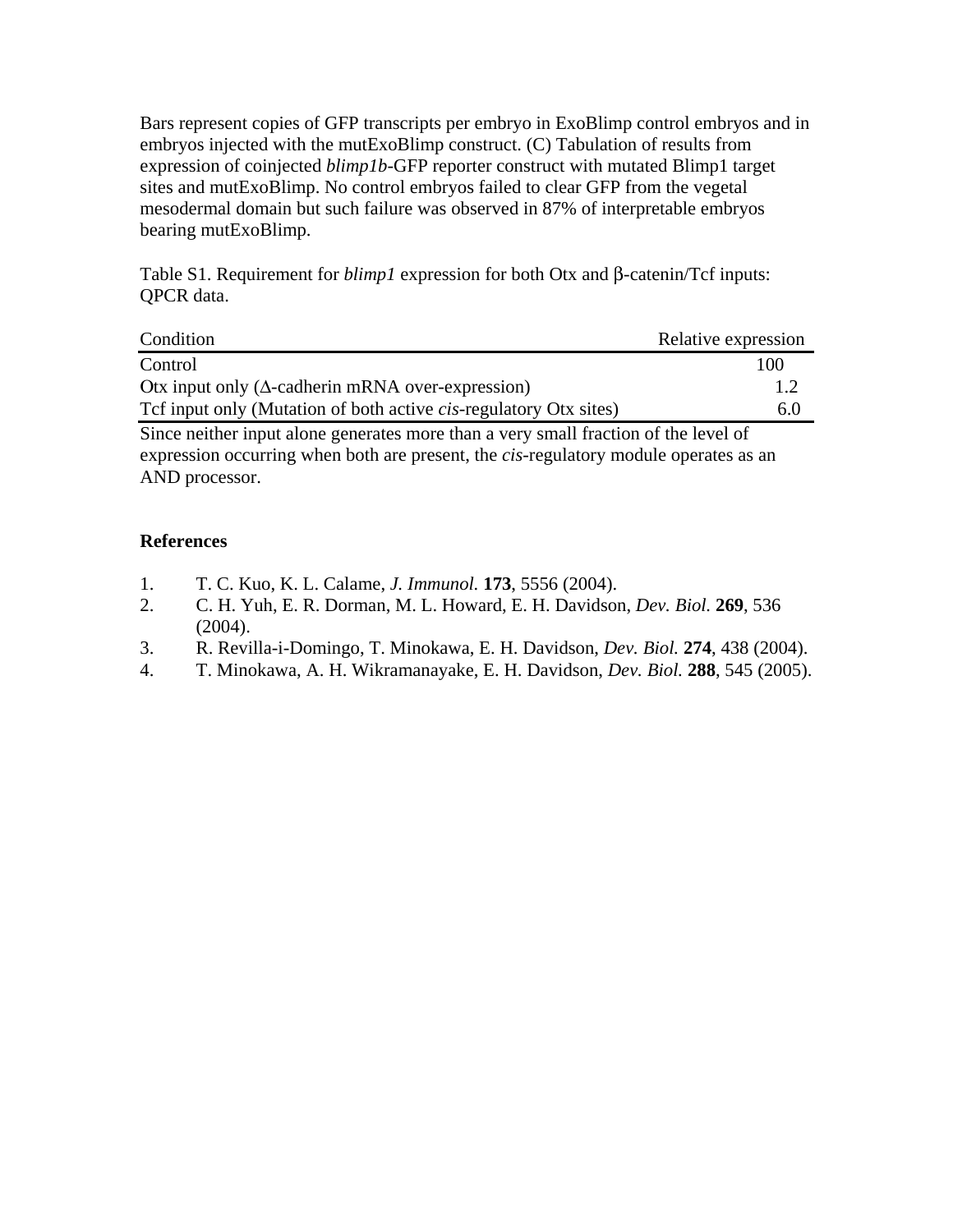Fig. S1

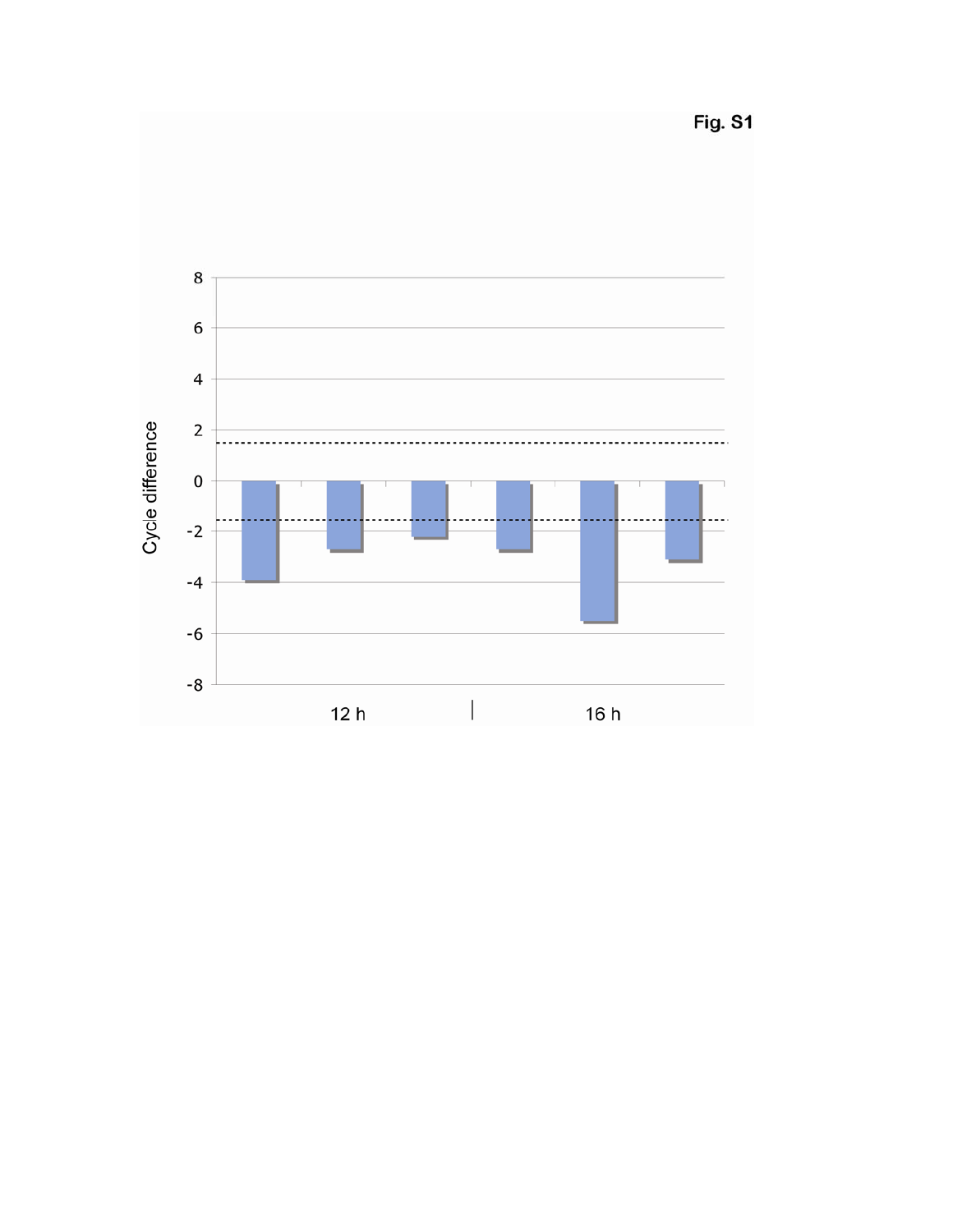